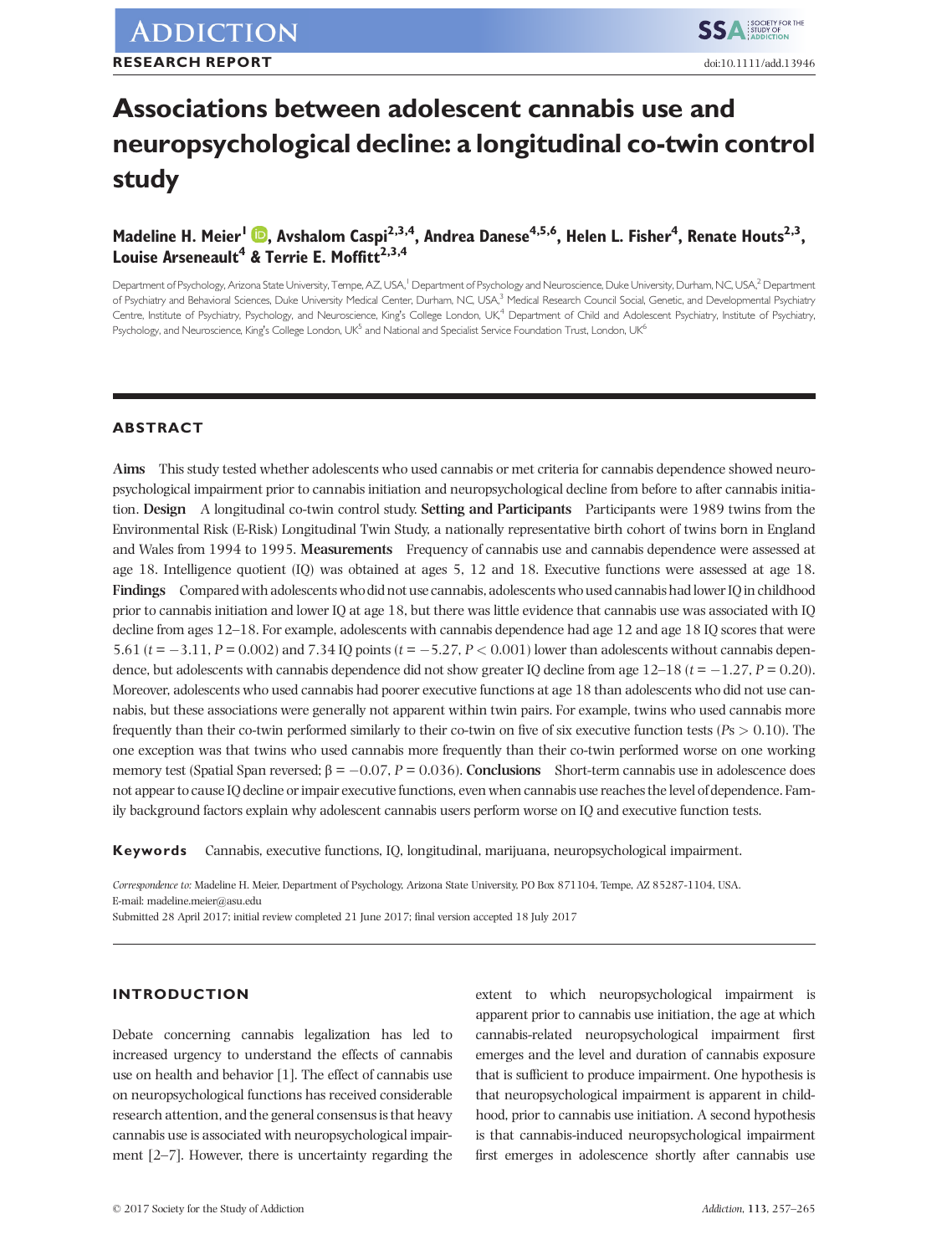initiation. Yet a third hypothesis is that cannabis-induced neuropsychological impairment emerges only after years of heavy use. Determining which hypothesis has more support will have critical implications for prevention and remediation.

To address these questions, prospective longitudinal studies are needed. There are only nine cohort studies of the association between cannabis use and neuropsychological impairment that could inform these questions [8–17]. These studies included adolescents or young adults in the sample and administered neuropsychological tests at two or more time-points (Supporting information, Table S1 [8–18]). Six of these studies assessed neuropsychological functions in childhood, prior to cannabis use initiation, and therefore had 'before and after' assessments of neuropsychological functions [8,11,12,14–17]. These six studies found inconsistent evidence for the hypothesis that neuropsychological impairment predates cannabis initiation [8,11,12,14–17].

Across all nine studies, there was mixed evidence that cannabis use was associated with neuropsychological decline (or neuropsychological impairment after accounting for baseline neuropsychological functioning). However, studies varied in terms of length of follow-up and the cohorts' level of cannabis exposure. In general, studies with the longest follow-up [8,9] and greatest cannabis exposure [8,9,11] tended to show the strongest evidence of cannabisrelated neuropsychological decline, and studies with the shortest follow-up period and least cannabis exposure [14–17] (i.e. studies of adolescent cannabis use) tended to show the weakest evidence. This pattern is consistent with the hypothesis that cannabis-induced neuropsychological impairment emerges only after years of heavy cannabis use. Nonetheless, firm conclusions cannot be drawn for several reasons. First, there are relatively few cohort studies, particularly studies that assessed neuropsychological functions prior to cannabis initiation. Second, existing cohort studies of adolescents examined low-level cannabis use [14–17], leaving open the possibility that neuropsychological impairment might emerge only for adolescents with more problematic use. Third, there are many potential confounders of cannabis–neuropsychological impairment associations, limiting causal inference.

The purpose of the present study was to test associations between adolescent cannabis use and neuropsychological decline in a cohort of British children followed prospectively from ages 5 to 18. Like the few existing cohort studies of adolescent cannabis use [11,14–17], we assessed intelligence (IQ) in childhood, prior to cannabis use initiation. We also assessed IQ and executive functions at age 18, after some cohort members had begun using cannabis. Unlike other cohort studies of adolescent cannabis use [11,14–17], we examined cannabis dependence as our cannabis exposure, in addition to frequency of cannabis use, as cannabis dependence is an indicator of more

problematic use. Further, because the cohort comprises twin pairs, it enabled a comparison of neuropsychological decline for twins in the same family who differed in their cannabis use. This within-pair comparison is important because it controls for family background factors that might lead to a spurious association between cannabis use and neuropsychological decline.

### METHODS

#### Participants

Participants were members of the Environmental Risk (E-Risk) Longitudinal Twin Study, which tracks the development of a birth cohort of 2232 British children. The sample was drawn from a larger birth register of twins born in England and Wales in 1994–95 [19]. Full details about the sample are reported elsewhere [20]. Briefly, the E-Risk sample was constructed in 1999–2000, when 1116 families (93% of those eligible) with same-sex 5-year-old twins participated in home-visit assessments. This sample comprised 56% monozygotic (MZ) and 44% dizygotic (DZ) twin pairs; sex was distributed evenly within zygosity (49% male). Families were recruited to represent the UK population of families with newborns in the 1990s, on the basis of residential location throughout England and Wales and mother's age. Teenaged women with twins were overselected to replace high-risk families lost to the register through non-response. Older women having twins via assisted reproduction were underselected to avoid an excess of well-educated older women. These strategies ensured that the study sample represents the full range of socio-economic conditions in Great Britain, as reflected in the families' distribution on a neighborhoodlevel socio-economic index [ACORN (A Classification of Residential Neighborhoods), developed by CACI Inc. for commercial use] [21,22]: 25.6% of E-Risk families live in 'wealthy achiever' neighborhoods compared with 25.3% nation-wide; 5.3% versus 11.6% live in 'urban prosperity' neighborhoods; 29.6% versus 26.9% live in 'comfortably off' neighborhoods; 13.4% versus 13.9% live in 'moderate means' neighborhoods; and 26.1% versus 20.7% live in 'hard-pressed' neighborhoods. E-Risk under-represents 'urban prosperity' because such households are significantly more likely to be childless.

Follow-up home visits were conducted when the children were aged 7 (98% participation), 10 (96% participation), 12 (96% participation) and 18 years (93% participation). Home visits at ages 5, 7, 10 and 12 included assessments with participants and their mothers; we conducted interviews only with participants at age 18  $(n = 2066)$ . There were no differences between those who did and did not take part in the study at age 18 in terms of key measures when the cohort was initially defined at age 5: socio-economic status (SES) ( $\chi^2 = 0.86$ ,  $P = 0.65$ ),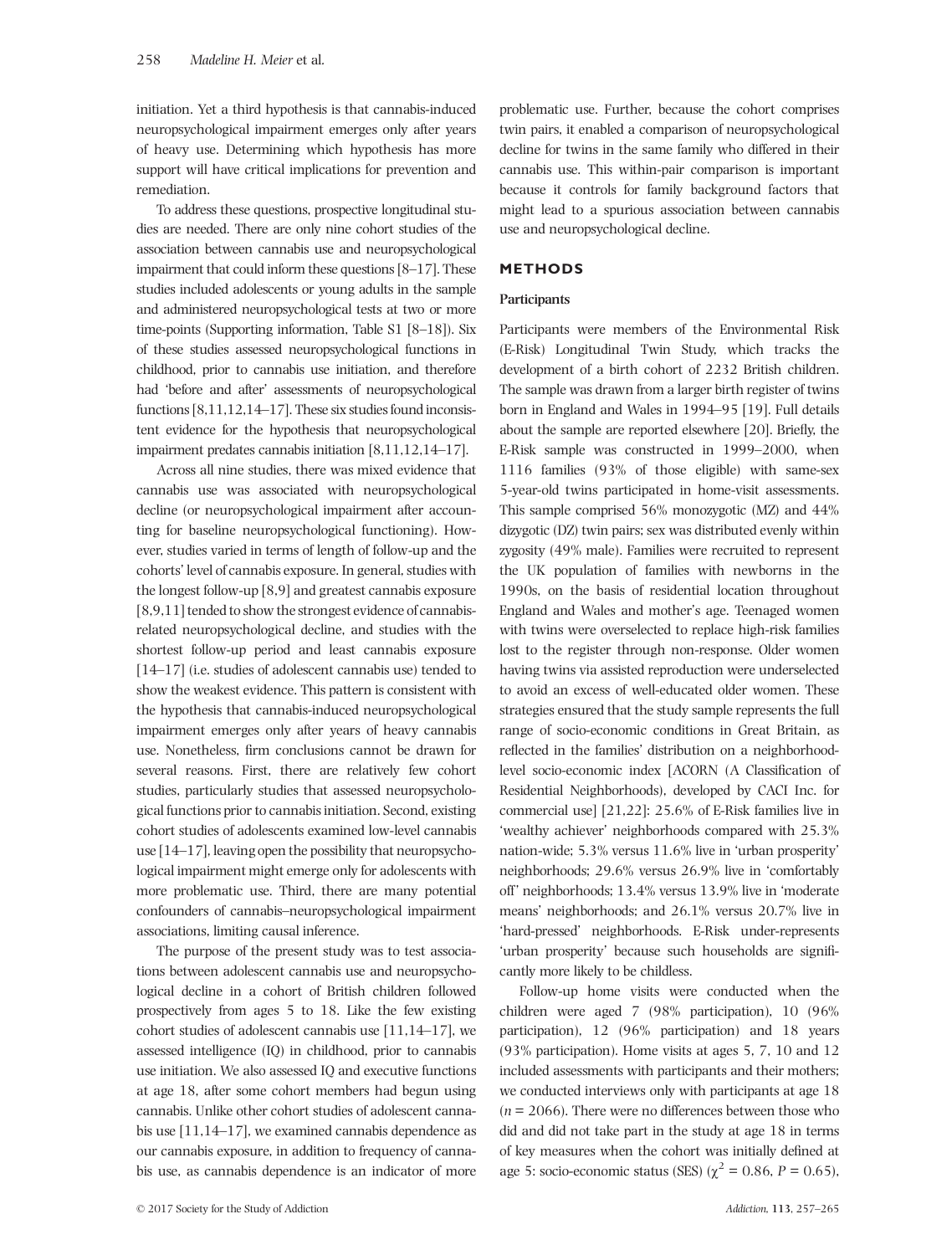IQ ( $t = 0.98$ ,  $P = 0.33$ ) or internalizing or externalizing problems ( $t = 0.40$ ,  $P = 0.69$  and  $t = 0.41$ ,  $P = 0.68$ , respectively). Here we report on 1989 individuals with IQ data at ages 5, 12 and 18, which comprised 96% of all participants seen at age 18. Sample characteristics are shown in Table 1.

The Joint South London and Maudsley and the Institute of Psychiatry Research Ethics Committee approved each phase of the study. Parents gave written informed consent and twins gave assent between ages 5 and 12 and written informed consent at age 18.

# MEASURES

#### Cannabis use

Participants were evaluated for past-year cannabis dependence at age 18 according to Diagnostic and Statistical Manual of Mental Disorders (DSM-IV) criteria [23]. Four per cent  $(n = 84)$  of participants were diagnosed with cannabis dependence. Of the 977 complete twin pairs, most were concordant for not having cannabis dependence  $(n = 908)$  pairs). Twelve pairs were concordant for dependence and 57 pairs were discordant for cannabis dependence.

Participants reported on how often they used cannabis in the past year at age 18. Responses were:  $0 =$  never (63%), 1 = less than monthly (28%), 2 = monthly (3%),  $3 =$  weekly  $(3\%)$ ,  $4 =$  daily  $(2\%)$  and  $5 =$  many times a day (1%). The correlation between twins within a pair on frequency of use was  $r = 0.55$  ( $P < 0.001$ ).

### Intelligence quotient (IQ)

Intelligence was assessed at ages 5 and 12, before cannabis initiation, and again at age 18. (Only 19 participants had tried cannabis at age 12). At age 5, we used a short form

#### Table 1 Sample characteristics.

of the Wechsler Preschool and Primary Scale of Intelligence-Revised (WPPSI-R) [24]. Using two subtests (vocabulary and block design), we pro-rated children's age-5 IQ following procedures described by Sattler [25]. At age 12, we used the Wechsler Intelligence Scale for Children–Revised (WISC-R) [26]. At age 18, we used the Wechsler Adult Intelligence Scale–IV (WAIS-IV) [27]. At ages 12 and 18, two of the same subtests were administered—information and matrix reasoning. These two subtests were used to obtain pro-rated full-scale IQ at ages 12 and 18. Pro-rated full-scale IQ scores were standardized on the full sample at each age to mean = 100, standard deviation  $(SD) = 15$ , and subtest scores were standardized to  $mean = 10$ ,  $SD = 3$ .

## Executive functions

At age 18, executive functions tapping attention/vigilance and working memory were assessed with tests from the Cambridge Neuropsychological Test Automated Battery (CANTAB) [28]. The CANTAB is a computerized test battery of neuropsychological functioning that uses touchscreen technology. Tests are described in Supporting information, Table S2. Scores on each executive function test were standardized to mean  $= 0$ ,  $SD = 1$ .

#### Statistical analyses

We used linear regression to test whether age-18 cannabis use was associated with (a) lower IQ at ages 5, 12 and 18, (b) IQ decline from ages 12 to 18 (with IQ decline represented as a change score: age-18 IQ minus age-12 IQ) and (c) poorer executive functioning at age 18. We focused on IQ decline from ages 12 to 18 (and not ages 5 to 18) because the age-12 and age-18 IQ scores were based on the same two subtests (information and matrix reasoning),

|                                    |                                       |                                   |                               | Test of sex difference |             |
|------------------------------------|---------------------------------------|-----------------------------------|-------------------------------|------------------------|-------------|
| Characteristic                     | Full sample $(n = 1989)$<br>Mean (SD) | Girls ( $n = 1049$ )<br>Mean (SD) | Boys $(n = 940)$<br>Mean (SD) | $\beta$ /OR            | P           |
| Sex $(\%$ male)                    | 47.26                                 |                                   |                               |                        |             |
| Zygosity $(\%$ dizygotic)          | 43.99                                 | 42.70                             | 45.42                         | $OR = 1.12^a$          | 0.39        |
| <b>SES</b>                         | 2.00(0.82)                            | 2.01(0.82)                        | 1.99(0.81)                    | $-0.01$                | 0.79        |
| Age $510$                          | 100.19 (15.00)                        | 100.21 (14.37)                    | 100.17(15.69)                 | 0.00                   | 0.97        |
| Age 12 IO                          | 100.33(14.75)                         | 99.31 (13.64)                     | 101.47(15.83)                 | 0.07                   | 0.012       |
| Age 18 IO                          | 100.17(14.88)                         | 98.27 (13.95)                     | 102.30(15.59)                 | 0.14                   | ${}< 0.001$ |
| Cannabis use (% used in past year) | 37.56                                 | 30.03                             | 45.96                         | $OR = 1.98^a$          | ${}< 0.001$ |
| Cannabis dependence $(\% )$        | 4.22                                  | 2.57                              | 6.06                          | $OR = 2.44^a$          | ${}< 0.001$ |

 $SES = \text{social-economic status}$ . SES was assessed on a three-point scale with  $1 = \text{low SES}$  and  $3 = \text{high SES}$ ; SD = standard deviation; OR = odds ratio.  ${}^{\text{a}}$ These analyses used logistic regression to test whether boys had greater odds of being a dizygotic (versus monozygotic) twin than girls; greater odds of past-year cannabis use; and greater odds of cannabis dependence than girls. All other analyses used linear regression (i.e. to test whether boys had higher SES and higher IQ than girls), and standardized beta coefficients are reported.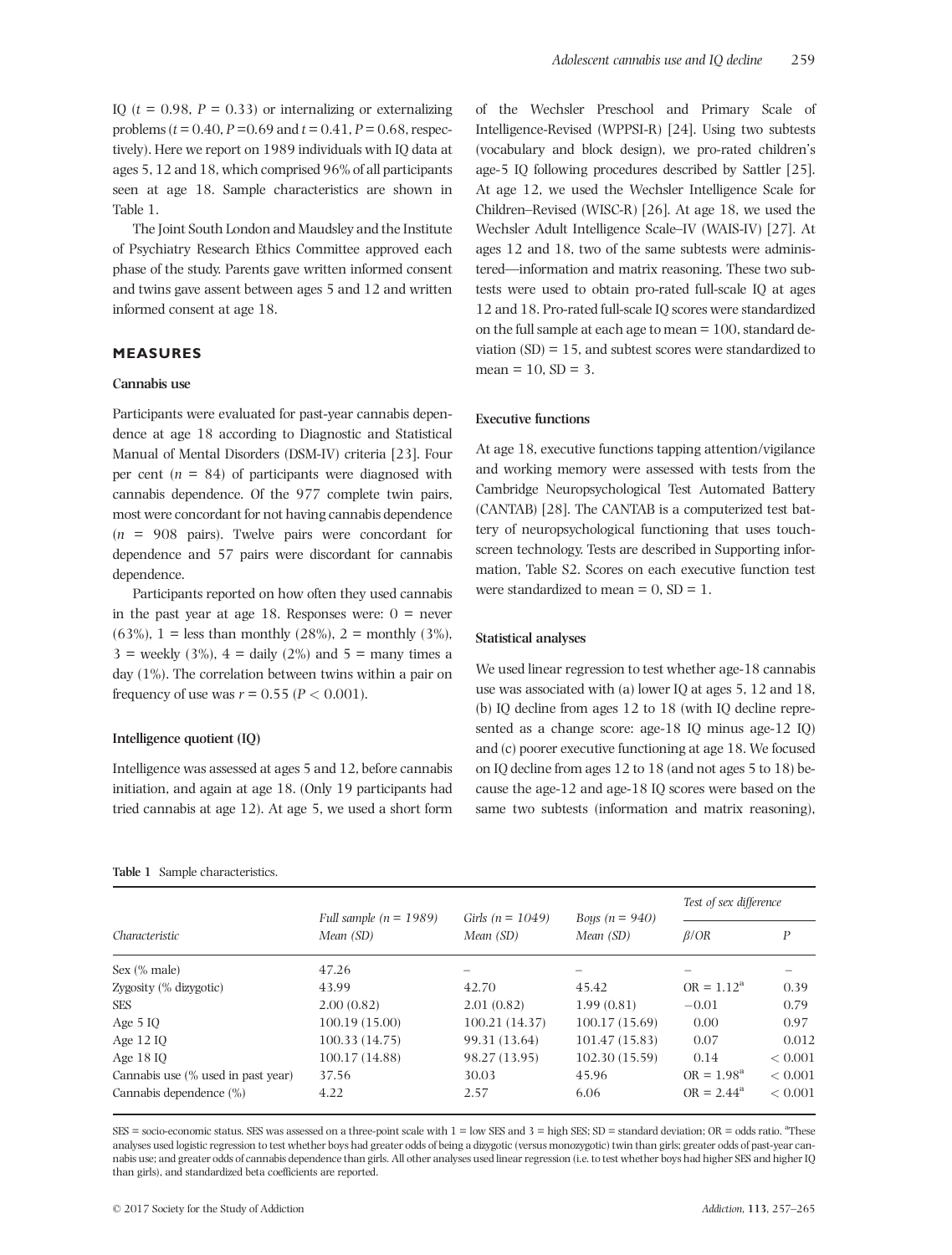whereas the age-5 IQ scores were based on different subtests. However, age-5 IQ was included as a covariate in analyses of IQ decline. For tests of associations between cannabis use and executive functioning at age 18, we included age-12 IQ as a covariate. Sex was included as a covariate in all analyses as, relative to girls, boys had higher rates of cannabis use and dependence, had slightly higher IQ at ages 12 and 18 and showed a greater increase in IQ from ages 12 to 18 (Table 1). However, there was little evidence that associations between cannabis use and neuropsychological functioning differed for boys and girls.

We conducted analyses in the full sample of twins, which approximates the general population, and adjusted for the non-independence of observations (twins nested within twin pairs) by using the SURVEYREG procedure in SAS. The SURVEYREG procedure uses Taylor linearization to estimate sampling errors of estimators. We also conducted co-twin control analyses comparing twins within the same family who differed in their level of cannabis use. Co-twin control analyses allow us to come closer to causal inference because they inherently control for a variety of unmeasured family background factors. The logic is as follows. In the full sample of twins, differences between cannabis-dependent and non-dependent adolescents, for example in terms of SES, neighborhood or educational opportunities, could lead to a spurious association between cannabis dependence and lower IQ. In contrast, twins from the same family share family backgrounds, and therefore these family factors cannot explain IQ differences between twins discordant for dependence.

Co-twin control analyses differed slightly depending on the cannabis exposure. For cannabis dependence, analyses were conducted as described above for the full sample, but the sample was limited to the 57 twin pairs discordant for dependence. For frequency of cannabis use, we used all complete twin pairs ( $n = 977$ ) and computed twin difference scores for frequency of use (e.g. twin-1 frequency minus twin-2 frequency) and outcomes (IQ at ages 5, 12 and 18; IQ decline from 12 to 18; and age-18 executive functions). Then, we regressed twin differences in outcomes on twin differences in frequency of use. Findings from cotwin control analyses are reported for the combined sample of DZ and MZ twins to avoid loss of power resulting from reporting on them separately. There was little evidence that associations differed by zygosity.

## RESULTS

#### Associations between cannabis dependence and IQ

Table 2 shows mean pro-rated IQ scores for cannabisdependent and non-dependent adolescents in the full sample and in the subsample of discordant twin pairs. First, we review findings for the full sample. Adolescents with cannabis dependence at age 18 had lower IQ at ages 5, 12 and 18 (95.18, 94.95 and 93.14, respectively) compared with non-dependent adolescents (100.48, 100.56 and 100.48, respectively), but there was only weak evidence that adolescents with cannabis dependence showed greater IQ decline from ages 12 to 18  $(-1.81$  IQ points) than non-dependent adolescents  $(-0.08 \text{ IQ points})$  $(t = -1.27, P = 0.20)$  (Table 2). Findings were similar after controlling for age-5 IQ.

Results for discordant twin pairs differed from results for the full sample, in that twins with cannabis dependence performed similarly to their co-twins without cannabis dependence on the IQ tests at each age (Table 2). For example, cannabis-dependent twins had an age-5 IQ of 94.26, and their non-dependent co-twins had an age-5 IQ of 93.50 (Table 2). Thus, the average age-5 IQ difference between discordant twins was only 0.76 IQ points. (This same result is obtained by subtracting twin-1 IQ from twin-2 IQ within a discordant pair and averaging that difference across twins.) Therefore, unlike in the full sample, there was no evidence from discordant pairs that cannabis-dependent adolescents had lower IQ at any age, suggesting that family background factors explain why, in the full sample, cannabis-dependent adolescents had lower IQ. That family factors confounded the cannabis–IQ association is also apparent in the means for discordant twin pairs, which show that both the cannabis-dependent and non-dependent twins from discordant pairs had lower IQ relative to the full sample. That is, non-dependent adolescents from families in which a sibling had dependence had lower IQ relative to norms (mean IQ =  $100$ ).

Findings for the full sample and the subsample of discordant twins were similar after excluding 19 participants who had used cannabis at age 12 (Supporting information, Table S3). Results for the information and matrix reasoning subtests were similar to results for full-scale IQ (Supporting information, Tables S4 and S5).

#### Associations between frequency of cannabis use and IQ

Because only 4% of twins were cannabis-dependent but 37% of them had used cannabis, we repeated all analyses based on frequency of cannabis use. This allowed for greater variation and power to detect differences. In the full sample, more frequent cannabis use at age 18 was associated with lower IQ at ages 12 and 18 (but not age 5) and greater IQ decline from ages 12 to 18, but the effect was small (Table 3). For every standard deviation increase in frequency of cannabis use, IQ declined by an additional 0.05 standard deviations. Associations were similar after controlling for age-5 IQ. Among twin pairs, we found that the more frequently cannabis-using twin did not show lower IQ at any age or greater IQ decline than their co-twin (Table 3).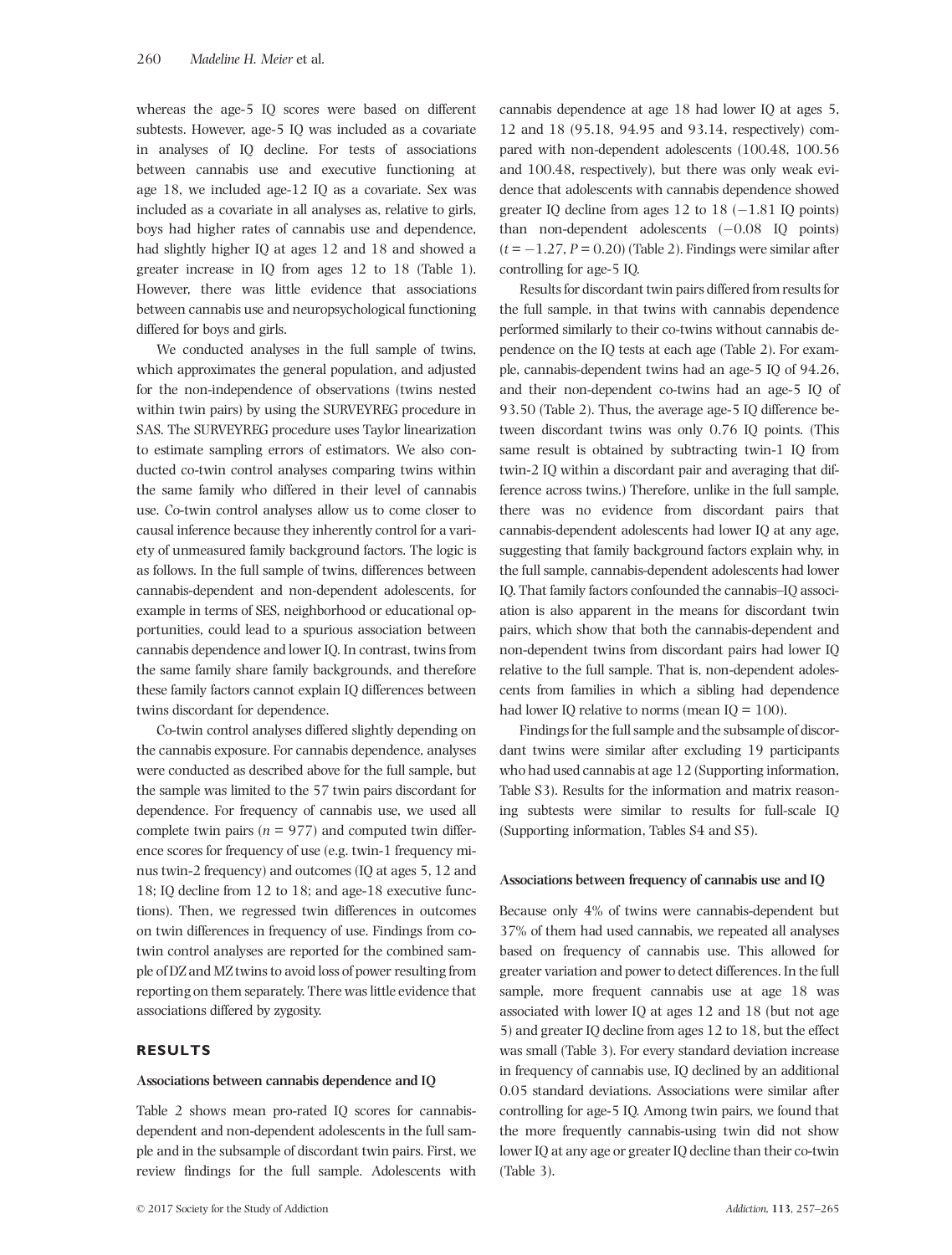| <b>Full sample</b>                 | Non-dependent<br>adolescents<br>$(n = 1905)$ | Cannabis<br>dependent<br>adolescents<br>$(n = 84)$ | Difference between<br>non-dependent and<br>cannabis-dependent<br>adolescents <sup>a</sup> | t       | $\boldsymbol{P}$ | Difference between<br>non-dependent and<br>cannabis-dependent<br>adolescents after<br>controlling for<br>age 5 $IQ^a$ | t       | $\boldsymbol{P}$ |
|------------------------------------|----------------------------------------------|----------------------------------------------------|-------------------------------------------------------------------------------------------|---------|------------------|-----------------------------------------------------------------------------------------------------------------------|---------|------------------|
| Age $510$                          | 100.41                                       | 95.18                                              | $-5.23$                                                                                   | $-2.94$ | 0.003            | $\overline{\phantom{m}}$                                                                                              |         |                  |
| Age 12 IQ                          | 100.56                                       | 94.95                                              | $-5.61$                                                                                   | $-3.11$ | 0.002            | $-2.80$                                                                                                               | $-1.78$ | 0.08             |
| Age 18 IO                          | 100.48                                       | 93.14                                              | $-7.34$                                                                                   | $-5.27$ | < 0.001          | $-4.82$                                                                                                               | $-3.88$ | ${}< 0.001$      |
| IQ change from age<br>12 to $18^b$ | $-0.08$                                      | $-1.81$                                            | $-1.73$                                                                                   | $-1.27$ | .20              | $-2.02$                                                                                                               | $-1.49$ | 0.14             |
| Discordant twins                   | Non-dependent<br>twins $(n = 57)$            | Cannabis-<br>dependent co-<br>twin $(n = 57)$      | Difference between<br>discordant twin<br>pairs <sup>a</sup>                               | t       | $\boldsymbol{P}$ | Difference between<br>discordant twin<br>pairs after<br>controlling for<br>age 5 $IQ^a$                               | t       | $\boldsymbol{P}$ |
| Age $510$                          | 93.50                                        | 94.26                                              | 0.76                                                                                      | 0.39    | 0.70             |                                                                                                                       |         |                  |
| Age 12 IQ                          | 95.47                                        | 93.97                                              | $-1.50$                                                                                   | $-0.80$ | 0.43             | $-1.81$                                                                                                               | $-0.94$ | 0.35             |
| Age $1810$                         | 94.31                                        | 92.86                                              | $-1.45$                                                                                   | $-0.81$ | 0.42             | $-1.77$                                                                                                               | $-0.97$ | 0.33             |
| IQ Change from age                 | $-1.16$                                      | $-1.11$                                            | 0.05                                                                                      | 0.02    | 0.98             | 0.04                                                                                                                  | 0.02    | 0.99             |

Table 2 Mean pro-rated IQ scores at ages 5, 12 and 18 and average within-person IQ change from ages 12 to 18 as a function of cannabis dependence at age 18.

Means and statistical tests are adjusted for sex. <sup>a</sup>Negative scores indicate that adolescents with cannabis dependence showed lower IQ/greater IQ decline than non-dependent adolescents. For example, results for the full sample show that IQ decline for adolescents with cannabis dependence was 1.73 points greater than IQ decline for adolescents without cannabis dependence. <sup>b</sup>IQ change was represented as a change score (age-18 IQ–age-12 IQ). We focused on IQ decline from ages 12 to 18 because the age-12 and age-18 pro-rated IQ scores were based on the same two subtests (information and matrix reasoning), whereas the age-5 pro-rated IQ scores were based on different subtests (vocabulary and block design). Results are shown with and without adjustment for age-5 IQ. Statistically significant differences are shown in bold type.

Table 3 Associations between frequency of cannabis use at age 18 and (a) pro-rated IQ at ages 5, 12 and 18 and (b) IQ decline from ages 12 to 18.

|                                        | Before controlling for age 5 IO |                  | After controlling for age 5 IO |                  |  |  |
|----------------------------------------|---------------------------------|------------------|--------------------------------|------------------|--|--|
| Full sample $(n = 1989)$               | $\beta^{\rm a}$                 | $\boldsymbol{P}$ | $\beta^{\rm a}$                | $\boldsymbol{P}$ |  |  |
| Age $510$                              | $-0.05$                         | 0.07             |                                |                  |  |  |
| Age 12 IQ                              | $-0.11$                         | ${}< 0.001$      | $-0.08$                        | ${}< 0.001$      |  |  |
| Age $1810$                             | $-0.15$                         | ${}< 0.001$      | $-0.12$                        | ${}< 0.001$      |  |  |
| IO change from ages 12 to $18^{\circ}$ | $-0.05$                         | 0.035            | $-0.05$                        | 0.023            |  |  |
| Twin pairs ( $n = 977$ twin pairs)     | $\beta^{\rm b}$                 | $\boldsymbol{P}$ | $\beta^{\rm b}$                | $\boldsymbol{P}$ |  |  |
| Age $510$                              | 0.02                            | 0.56             |                                |                  |  |  |
| Age 12 IQ                              | 0.03                            | 0.32             | 0.03                           | 0.37             |  |  |
| Age 18 IO                              | 0.00                            | 0.94             | 0.00                           | 0.97             |  |  |
| IO change from age 12 to $18^{\circ}$  | $-0.02$                         | 0.46             | $-0.02$                        | 0.47             |  |  |

Estimates are standardized regression coefficients. All associations are adjusted for sex. <sup>a</sup>Negative estimates indicate that more frequent cannabis use at age 18 was associated lower IQ/greater IQ decline from ages 12 to 18. <sup>b</sup>Positive estimates indicate that the twin who used cannabis more frequently at age 18 showed higher IQ/less IQ decline than their co-twin. "IQ change was represented as a change score (age-18 IQ–age-12 IQ). We focused on IQ decline from ages 12 to 18 because the age-12 and age-18 pro-rated IQ scores were based on the same two subtests (information and matrix reasoning), whereas the age-5 pro-rated IQ scores were based on different subtests (vocabulary and block design). Results are shown with and without adjustment for age-5 IQ. Statistically significant differences are shown in bold type.

We conducted sensitivity analyses comparing IQ for adolescents who did not use cannabis at age 18 with adolescents who used cannabis at least weekly, under the hypothesis that relatively trivial differences between adolescents in frequency of use obscure effects at the extremes of use. However, there was little evidence that

12 to  $18<sup>b</sup>$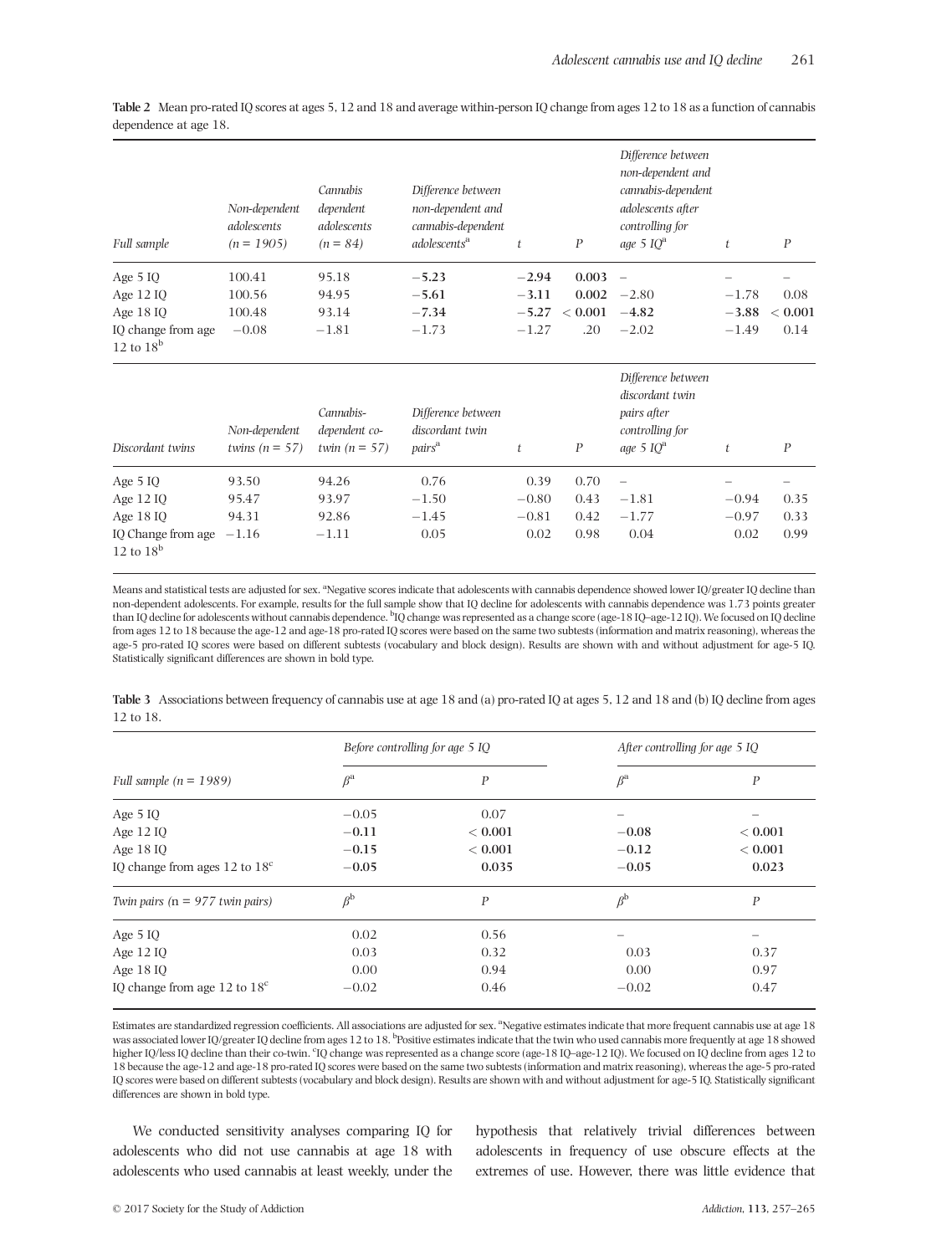weekly cannabis users showed greater IQ decline than non-users (Supporting information, Table S6).

# Associations between cannabis dependence and executive functions

Table 4 shows mean executive function scores at age 18 for cannabis-dependent and non-dependent adolescents in the full sample and in the subsample of discordant twins. In the full sample, cannabis-dependent adolescents performed worse on four of six tests (RVP A Prime, SWM strategy, Spatial Span forward and Spatial Span reversed). After controlling for age-12 IQ, cannabis-dependent adolescents performed worse on only two of six tests (Spatial Span forward and reversed). However, no differences were apparent among discordant twins.

# Associations between frequency of cannabis use and executive functions

In the full sample, more frequent cannabis use at age 18 was associated with worse performance on all executive function tests except one, even after controlling for age-12 IQ (Table 5). However, most of these associations were not apparent within twin pairs—i.e. when we compared each twin to their co-twin (Table 5). Twins used who cannabis more frequently than their co-twin performed similarly to their co-twin on 5 of 6 executive function tests. The only exception was that twins who used cannabis more frequently than their co-twin performed worse on the Spatial Span reversed task, but the effect was small ( $\beta = -0.07$ ,  $P = 0.022$ ).

We conducted sensitivity analyses comparing adolescents who had not used cannabis in the past year with adolescents who had used cannabis at least weekly in the past year (Supporting information, Table S7). Findings were similar.

# **DISCUSSION**

In a cohort of British youth followed from ages 5 to 18, we found that youth who used cannabis at age 18 had lower IQ in childhood, prior to cannabis initiation, and had lower IQ at age 18, but there was little evidence that cannabis use was associated with IQ decline from ages 12 to 18. Moreover, although cannabis use was associated with lower IQ and poorer executive functions at age 18, these associations were generally not apparent within pairs of twins from the same family, suggesting that family background factors explain why adolescents who use cannabis perform worse on IQ and executive function tests. Results were similar regardless of how we de fined cannabis exposure—i.e. in terms of frequency of use or the more problematic outcome of dependence. Findings suggest that cannabis use does not cause IQ decline or impair executive

|                                                                                                                                                                                                                                                                                                                                                                                                                                                                            | Full sample                      |                     |         |                 |                                 |                   |         |           | Discordant twins      |                                  |         |                        |                       |                                 |         |      |
|----------------------------------------------------------------------------------------------------------------------------------------------------------------------------------------------------------------------------------------------------------------------------------------------------------------------------------------------------------------------------------------------------------------------------------------------------------------------------|----------------------------------|---------------------|---------|-----------------|---------------------------------|-------------------|---------|-----------|-----------------------|----------------------------------|---------|------------------------|-----------------------|---------------------------------|---------|------|
|                                                                                                                                                                                                                                                                                                                                                                                                                                                                            | Before controlling for age 12 IQ |                     |         |                 | After controlling for age 12 IQ |                   |         |           |                       | Before controlling for age 12 IQ |         |                        |                       | After controlling for age 12 IQ |         |      |
| function test<br>$\label{eq:reactive} Every$                                                                                                                                                                                                                                                                                                                                                                                                                               | $(n = 1902)$<br>Not dep          | $(n = 84)$ t<br>Dep |         |                 | $(n = 1902)$<br>Not dep         | $m = 84$ t<br>Dep |         | P         | $(n = 57)$<br>Not dep | $(n = 57)$ t<br>Dep              |         | P                      | $(n = 57)$<br>Not dep | $(n = 57)$ t<br>Dep             |         | P    |
| <b>RVP A Prime</b>                                                                                                                                                                                                                                                                                                                                                                                                                                                         | 0.02                             | $-0.22$             | $-2.26$ | 0.024           | 0.01                            | $-0.07$           | $-0.85$ | 0.39      | $-0.12$               | $-0.21$                          |         | $-0.65$ $0.52$ $-0.13$ |                       | $-0.20$                         | $-0.49$ | 0.62 |
| RVP total false alarms <sup>a</sup>                                                                                                                                                                                                                                                                                                                                                                                                                                        | 0.00                             | 0.02                | 0.21    | 0.83            | $0.00\,$                        | $-0.06$           | $-0.57$ | 0.57      | 0.30                  | 0.07                             | $-1.11$ | 0.27                   | 0.32                  | 0.06                            | $-1.23$ | 0.22 |
| SWM total errors <sup>a</sup>                                                                                                                                                                                                                                                                                                                                                                                                                                              | $-0.01$                          | 0.18                | 0.81    | 0.07            | $-0.01$                         | 0.04              | 0.54    | 0.59      | 0.25                  | 0.15                             | $-0.69$ | 0.49                   | 0.27                  | 0.13                            | $-0.97$ | 0.34 |
| $SWM$ strategy <sup>a</sup>                                                                                                                                                                                                                                                                                                                                                                                                                                                | $-0.01$                          | 0.21                | 2.40    | 0.017           | 0.00                            | 0.08              | 1.00    | 0.32      | 0.24                  | 0.19                             | $-0.36$ | 0.72                   | 0.26                  | 0.17                            | $-0.62$ | 0.54 |
| Spatial span forward                                                                                                                                                                                                                                                                                                                                                                                                                                                       | 0.02                             | $-0.48$             |         | $-4.57 < 0.001$ | 0.01                            | $-0.35$           | $-3.60$ | $< 0.001$ | $-0.18$               | $-0.38$                          | $-1.30$ | 0.20                   | $-0.19$               | $-0.37$                         | $-1.15$ | 0.26 |
| Spatial span reversed                                                                                                                                                                                                                                                                                                                                                                                                                                                      | 0.01                             | $-0.33$             |         | $-3.37 - 0.001$ | 0.01                            | $-0.20$           | $-2.17$ | 0.030     | $-0.16$               | $-0.26$                          | $-0.75$ | 0.46                   | $-0.17$               | $-0.25$                         | $-0.59$ | 0.56 |
| Means and statistical tests are adjusted for sex. <sup>8</sup> Higher scores are worse. Not dep = not cannabis-dependent: Dep = cannabis-dependent: RVP = rapid visual processing; SWM = spatial working memory. For the full sample. ns<br>to 1902 for the non-dependent group and 83–84 for the dependent group as a few people from each group did not complete all executive function tests. For discordant twins, ns ranged from 56 to 57 twin pairs. Statistically s |                                  |                     |         |                 |                                 |                   |         |           |                       |                                  |         |                        |                       |                                 |         |      |
| are shown in bold type.                                                                                                                                                                                                                                                                                                                                                                                                                                                    |                                  |                     |         |                 |                                 |                   |         |           |                       |                                  |         |                        |                       |                                 |         |      |

Table 4 Mean executive function scores at age 18 as a function of cannabis dependence at age 18. Table 4 Mean executive function scores at age 18 as a function of cannabis dependence at age 18.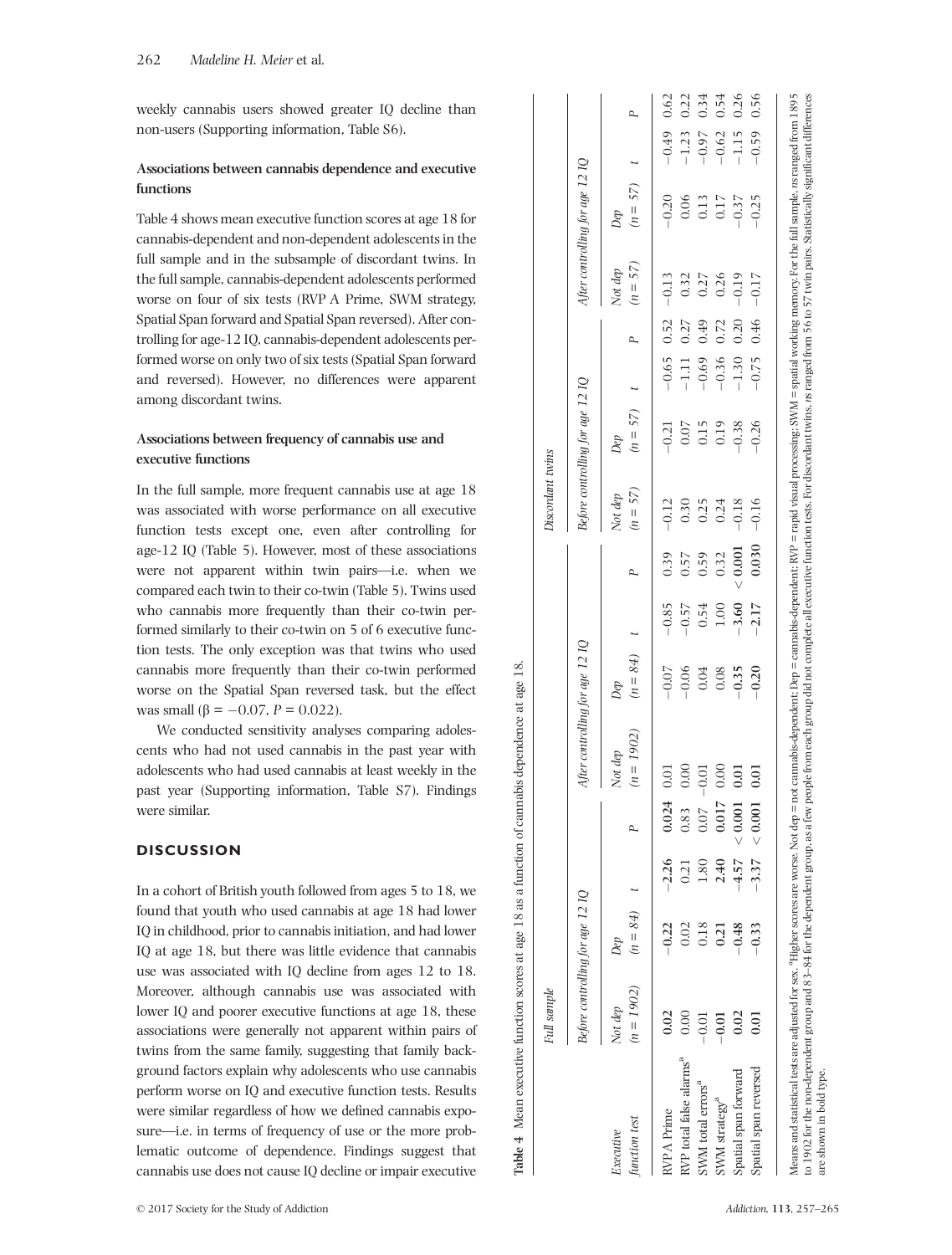|                                     |                                     | Full sample $(n = 1985)$ |         |                                    |         | Twin pairs ( $n = 974$ pairs)       |         |                                    |  |
|-------------------------------------|-------------------------------------|--------------------------|---------|------------------------------------|---------|-------------------------------------|---------|------------------------------------|--|
|                                     | Before controlling for<br>age 12 IO |                          |         | After controlling for<br>age 12 IO |         | Before controlling for<br>age 12 IO |         | After controlling for<br>age 12 IO |  |
| Executive function test             | β                                   | P                        | β       | P                                  | β       | $\boldsymbol{P}$                    | β       | $\boldsymbol{P}$                   |  |
| RVPA prime                          | $-0.10$                             | < 0.001                  | $-0.05$ | 0.020                              | 0.00    | 0.96                                | $-0.01$ | 0.76                               |  |
| RVP total false alarms <sup>a</sup> | 0.04                                | 0.08                     | 0.01    | 0.56                               | $-0.01$ | 0.77                                | $-0.01$ | 0.84                               |  |
| SWM total errors <sup>a</sup>       | 0.10                                | ${}< 0.001$              | 0.06    | 0.005                              | 0.03    | 0.40                                | 0.03    | 0.29                               |  |
| SWM strategy <sup>a</sup>           | 0.10                                | ${}< 0.001$              | 0.06    | ${}< 0.001$                        | 0.01    | 0.87                                | 0.01    | 0.75                               |  |
| Spatial Span forward                | $-0.13$                             | ${}< 0.001$              | $-0.09$ | ${}< 0.001$                        | $-0.04$ | 0.22                                | $-0.05$ | 0.14                               |  |
| Spatial Span reversed               | $-0.13$                             | ${}< 0.001$              | $-0.09$ | ${}< 0.001$                        | $-0.07$ | 0.036                               | $-0.07$ | 0.022                              |  |

Table 5 Associations between frequency of cannabis use at age 18 and performance on executive function tests at age 18.

Ns for the full sample ranged from 1978–1985; ns for twin pairs ranged from 967–974 twin pairs.; ns varied slightly, as not all adolescents completed each executive function test. Estimates are standardized beta coefficients, adjusted for sex. RVP = rapid visual processing; SWM = spatial working memory. <sup>a</sup>Higher scores are worse, so on these tests positive coefficients for the full sample indicate that more frequent cannabis use was associated with worse performance on executive functions tests, and positive coefficients for twin pairs indicate that the twin who used cannabis more frequently performed worse on the executive function test than their co-twin. For all other tests, lower scores are worse, so negative coefficients indicate that more frequent cannabis use was associated with worse test performance. Statistically significant associations are shown in bold type.

functions in adolescence after relatively short-term use, even when use reaches the level of dependence.

Our finding that lower IQ predates cannabis use contributes to already mixed findings in this area. Of the six cohort studies that obtained neuropsychological data prior to cannabis use initiation, four found no evidence that lower IQ predated cannabis use [8,12,15,17], and two found at least some evidence that lower IQ or poorer executive functions predated cannabis use [14,16] (Supporting information, Table S1). The reasons for this discrepancy are unclear. One potential explanation is that birth-cohort differences in structural factors (e.g. cannabis price, ease of access to cannabis) explain between-study differences in adolescent characteristics (e.g. SES, IQ) associated with cannabis use.

We found that adolescents with cannabis dependence showed similar changes in IQ from age 12 to 18 to adolescents without cannabis dependence. This lack of an association between cannabis dependence and IQ decline was apparent in the full sample of twins, a sample that approximates the general population, and in the subsample of twins discordant for cannabis dependence. Results were generally similar when we considered frequency of cannabis use as our exposure, with one exception. There was some evidence that more frequent cannabis use (considered on a continuum from no use to many uses per day) was associated with IQ decline in the full sample, but the effect size was small. Further, this association was not apparent within twin pairs in an analysis that inherently controlled for family background factors. Overall, there was limited evidence that cannabis use was associated with IQ decline during adolescence.

Our finding that adolescent cannabis use was not associated with IQ decline is broadly consistent with findings from several recent cohort studies [14–17], one of which

used a co-twin control design [14], similar to the current study. Our study builds upon these previous studies by showing no effect of a more problematic level of cannabis use—cannabis dependence. Notably, accumulating findings of no association between cannabis use and IQ decline in adolescence do not conflict with our previous report from the Dunedin Study that persistent cannabis use is associated with IQ decline. In that study, adolescents who met criteria for cannabis dependence persistently through adulthood showed an eight-point IQ decline from ages 18–38, whereas adolescents who met criteria for cannabis dependence only at age 18 (and not thereafter) did not show IQ decline [8], similar to what we report here.

In the current study, adolescent cannabis use was associated with impaired executive functions, including impaired attention/vigilance and spatial working memory, in the full sample but not in the subsample of twin pairs. For example, twins with cannabis dependence performed no worse on executive function tests than their co-twins without cannabis dependence, suggesting that family background factors contribute to a spurious association between cannabis dependence and impaired executive functions in the general population. However, when we used frequency of cannabis use as our exposure, we found that more frequently cannabis using twins performed slightly worse on the Spatial Span Reversed test than their co-twins who used cannabis less frequently, suggesting a possible causal association between cannabis use and impairment on this one test. However, this finding might have been a false positive, particularly given previous inconsistent findings of an association between cannabis use and working memory [5].

This study has limitations. First, cannabis use was based on self-reports. Although this is typical for cohort studies, biological tests could have helped to detect under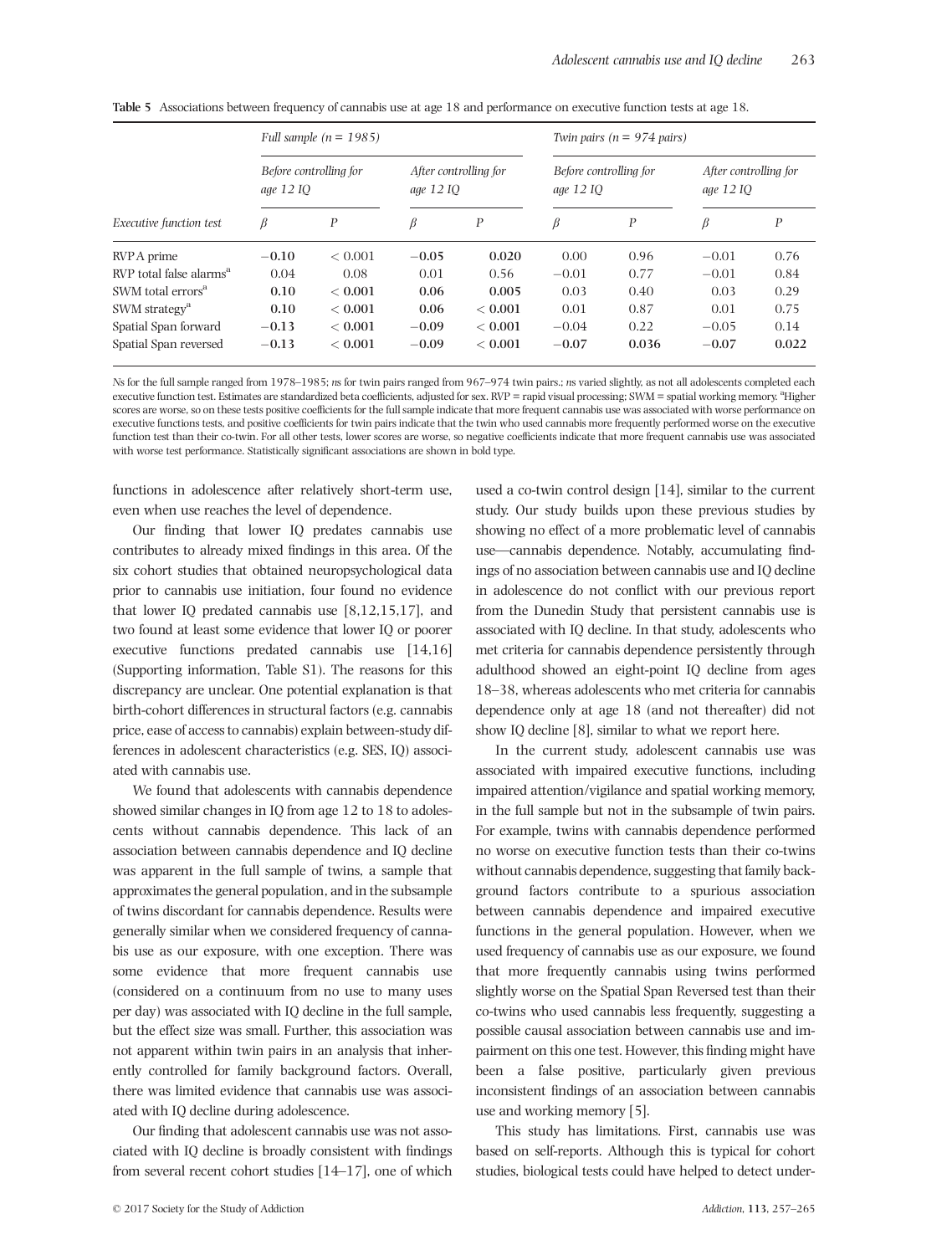reporting. Second, although we tested associations between cannabis use and multiple executive function tests, we lacked tests of other neuropsychological functions, such as memory, which has been shown to be impaired in adolescent cannabis users [7,29]. Third, due to small sample sizes, discordant twin analyses may have been underpowered to detect effects. We note, however, that effect sizes were close to zero in many analyses. Fourth, although we were able to examine cannabis dependence, a level of problem use that has not been studied in previous cohorts of adolescents, it is possible that cannabis-related neuropsychological impairment becomes apparent only after more intense cannabis use (e.g. multiple uses per day), which was rare in our cohort at 1% prevalence. Very large cohort studies, such as the Adolescent Brain Cognitive Development study of 10 000 9–10 years followed for 10 years [30], are needed to obtain a sufficient number of adolescents from the general population who use cannabis intensely.

This study has a number of implications. First, to accurately interpret associations between cannabis use and neuropsychological impairment, it is important to test neuropsychological functions before cannabis initiation. Second, relatively short-term cannabis use in adolescence does not appear to cause IQ decline or impair executive functions, even when cannabis use reaches the level of dependence. Third, more research is needed to test the possibility that cannabis-related neuropsychological impairment develops gradually over time, such that obvious impairment is apparent only in older, longer-term persistent users.

#### Declaration of interests

None.

## Acknowledgements

The E-Risk Study is funded by the Medical Research Council (UKMRC grant G1002190). Additional support was provided by NICHD grant HD077482 and by the Jacobs Foundation. H.L.F. is supported by the MQ: Transforming Mental Health Fellowship MQ14F40. We are grateful to the study mothers and fathers, the twins and the twins' teachers for their participation. Our thanks to members of the E-Risk team for their dedication, hard work and insights.

#### References

- 1. Cressey D. The cannabis experiment. Nature 2015; 524: 280–283.
- 2. Solowij N., Pesa N. Cannabis and cognition: short and longterm effects. In: Castle D., Murray R. M., D'Souza D. C., editors. Marijuana and Madness, 2nd edn. New York: Cambridge University Press; 2012, pp. 91–102.
- 3. Hall W. What has research over the past two decades revealed about the adverse health effects of recreational cannabis use? Addiction 2015; 110: 19–35.
- 4. Volkow N. D., Swanson J. M., Evins A. E., DeLisi L. E., Meier M. H., Gonzalez R. et al. Effects of cannabis use on human behavior, including cognition, motivation, and psychosis: a review. JAMA Psychiatry 2016; 73: 292–7.
- 5. Broyd S. J., van Hell H. H., Beale C., Yücel M., Solowij N. Acute and chronic effects of cannabinoids on human cognition—a systematic review. Biol Psychiatry 2016; 79: 557–67.
- 6. Curran H. V., Freeman T. P., Mokrysz C., Lewis D. A., Morgan C. J., Parsons L. H. Keep off the grass? Cannabis, cognition and addiction. Nat Rev Neurosci 2016; 17: 293–306.
- 7. Schweinsburg A. D., Brown S. A., Tapert S. F. The influence of marijuana use on neurocognitive functioning in adolescents. Curr Drug Abuse Rev 2008; 1: 99.
- 8. Meier M. H., Caspi A., Ambler A., Harrington H., Houts R., Keefe R. S. et al. Persistent cannabis users show neuropsychological decline from childhood to midlife. Proc Natl Acad Sci USA 2012; 109: E2657–64.
- 9. Auer R., Vittinghoff E., Yaffe K., Künzi A., Kertesz S. G., Levine D. A. et al. Association between lifetime marijuana use and cognitive function in middle age: the coronary artery risk development in young adults (CARDIA) study. JAMA Intern Med 2016; 176: 352–61.
- 10. Lyketsos C. G., Garrett E., Liang K.-Y., Anthony J. C. Cannabis use and cognitive decline in persons under 65 years of age. Am J Epidemiol 1999; 149: 794–800.
- 11. Fried P. A., Watkinson B., Gray R. Neurocognitive consequences of marihuana—a comparison with pre-drug performance. Neurotoxicol Teratol 2005; 27: 231–9.
- 12. Fried P., Watkinson B., James D., Gray R. Current and former marijuana use: preliminary findings of a longitudinal study of effects on IQ in young adults. Can Med Assoc J 2002; 166: 887–91.
- 13. Tait R. J., Mackinnon A., Christensen H. Cannabis use and cognitive function: 8-year trajectory in a young adult cohort. Addiction 2011; 106: 2195–203.
- 14. Jackson N. J., Isen J. D., Khoddam R., Irons D., Tuvblad C., Iacono W. G. et al. Impact of adolescent marijuana use on intelligence: results from two longitudinal twin studies. Proc Natl Acad Sci USA 2016; 113: E500–E508.
- 15. Mokrysz C., Landy R., Gage S., Munafò M., Roiser J., Curran H. Are IQ and educational outcomes in teenagers related to their cannabis use? A prospective cohort study. J Psychopharmacol 2016; 30: 159–68.
- 16. Castellanos-Ryan N., Pingault J.-B., Parent S., Vitaro F., Tremblay R. E., Séguin J. R. Adolescent cannabis use, change in neurocognitive function, and high-school graduation: a longitudinal study from early adolescence to young adulthood. Dev Psychopathol 2016; [https://doi.org/10.1017/](https://doi.org/10.1017/S0954579416001280) [S0954579416001280](https://doi.org/10.1017/S0954579416001280).
- 17. Boccio C. M., Beaver K. M. Examining the influence of adolescent marijuana use on adult intelligence: further evidence in the causation versus spuriousness debate. Drug Alcohol Depend 2017; 177: 199–206.
- 18. Tapert S. F., Granholm E., Leedy N. G., Brown S. A. Substance use and withdrawal: neuropsychological functioning over 8 years in youth. J Int Neuropsychol Soc 2002; 8: 873–83.
- 19. Trouton A., Spinath F. M., Plomin R. Twins early development study (TEDS): a multivariate, longitudinal genetic investigation of language, cognition and behavior problems in childhood. Twin Res 2002; 5: 444–8.